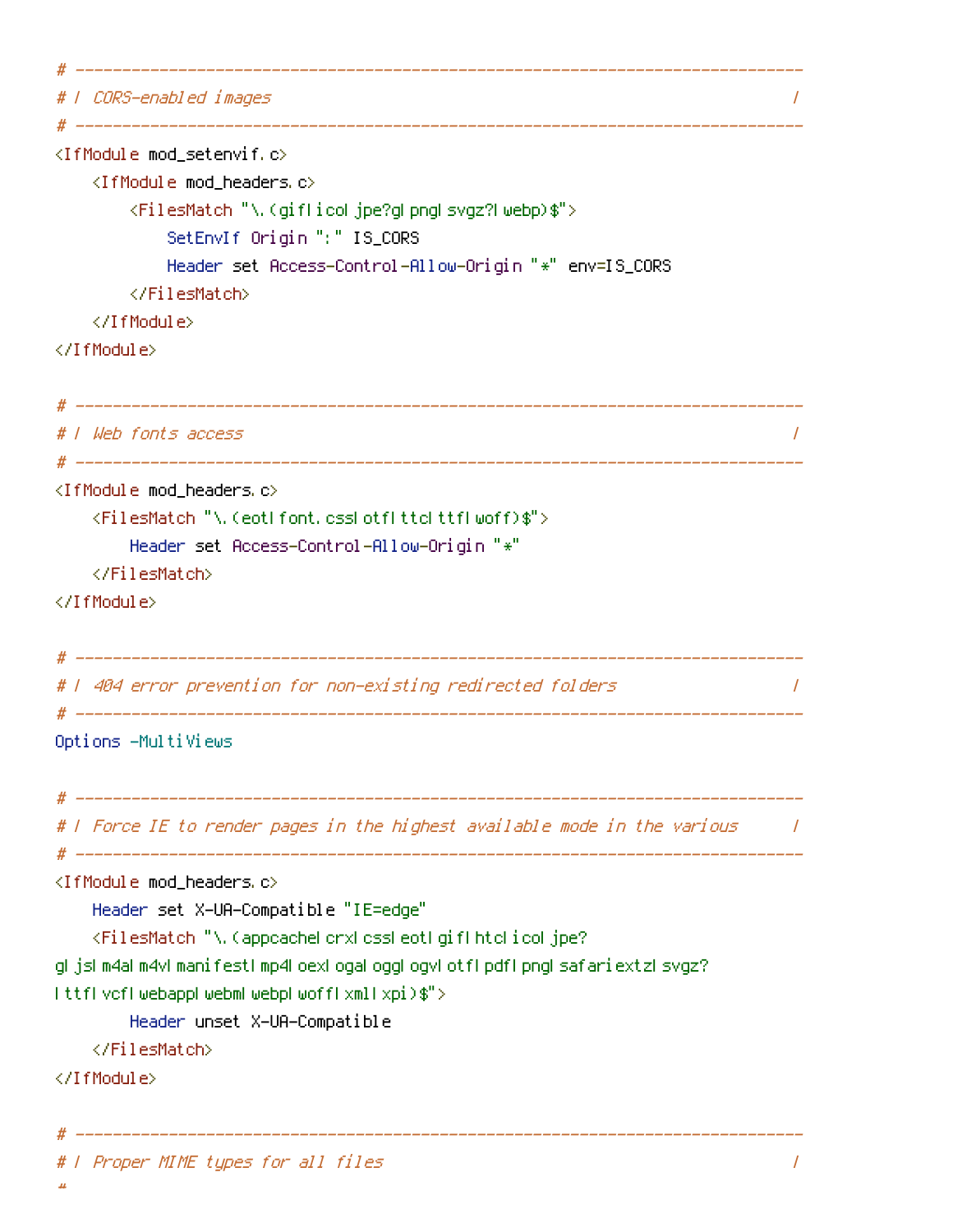<IfModule mod\_mime.c>

| AddType audio/mp4                           | m4a f4a f4b       |  |
|---------------------------------------------|-------------------|--|
| AddType audio/ogg                           | oga ogg           |  |
|                                             |                   |  |
| AddType application/javascript              | js                |  |
| AddType application/json                    | json              |  |
|                                             |                   |  |
| AddTupe video/mp4                           | mp4 m4v f4v f4p   |  |
| AddType video/ogg                           | vpo               |  |
| AddType video/webm                          | webm.             |  |
| AddType video/x-flv                         | 11v               |  |
|                                             |                   |  |
| AddType application/font-woff               | woff.             |  |
| AddType application/vnd.ms-fontobject       | eot               |  |
|                                             |                   |  |
| AddTupe application/x-font-ttf              | tte ttf           |  |
| AddType font/opentype                       | otf               |  |
|                                             |                   |  |
| image/svg+xml<br>AddType                    | svg svgz          |  |
| AddEncoding gzip                            | <b>SVGZ</b>       |  |
|                                             |                   |  |
| AddType application/octet-stream            | safariextz        |  |
| AddType application/x-chrome-extension      | crx.              |  |
| AddType application/x-opera-extension       | oex.              |  |
| AddType application/x-shockwave-flash       | swf.              |  |
| AddTupe application/x-web-app-manifest+json | webapp            |  |
| AddType application/x-xpinstall             | xpil              |  |
| AddType application/xml                     | atom rdf rss xml  |  |
| AddType image/webp                          | webp.             |  |
| AddType image/x-icon                        | ico               |  |
| AddType text/cache-manifest                 | appcache manifest |  |
| AddType text/vtt                            | vtt               |  |
| AddType text/x-component                    | htc               |  |
| AddType text/x-vcard                        | vcf.              |  |

# ------------------------------------------------------------------------------

# ------------------------------------------------------------------------------

# ------------------------------------------------------------------------------

</IfModule>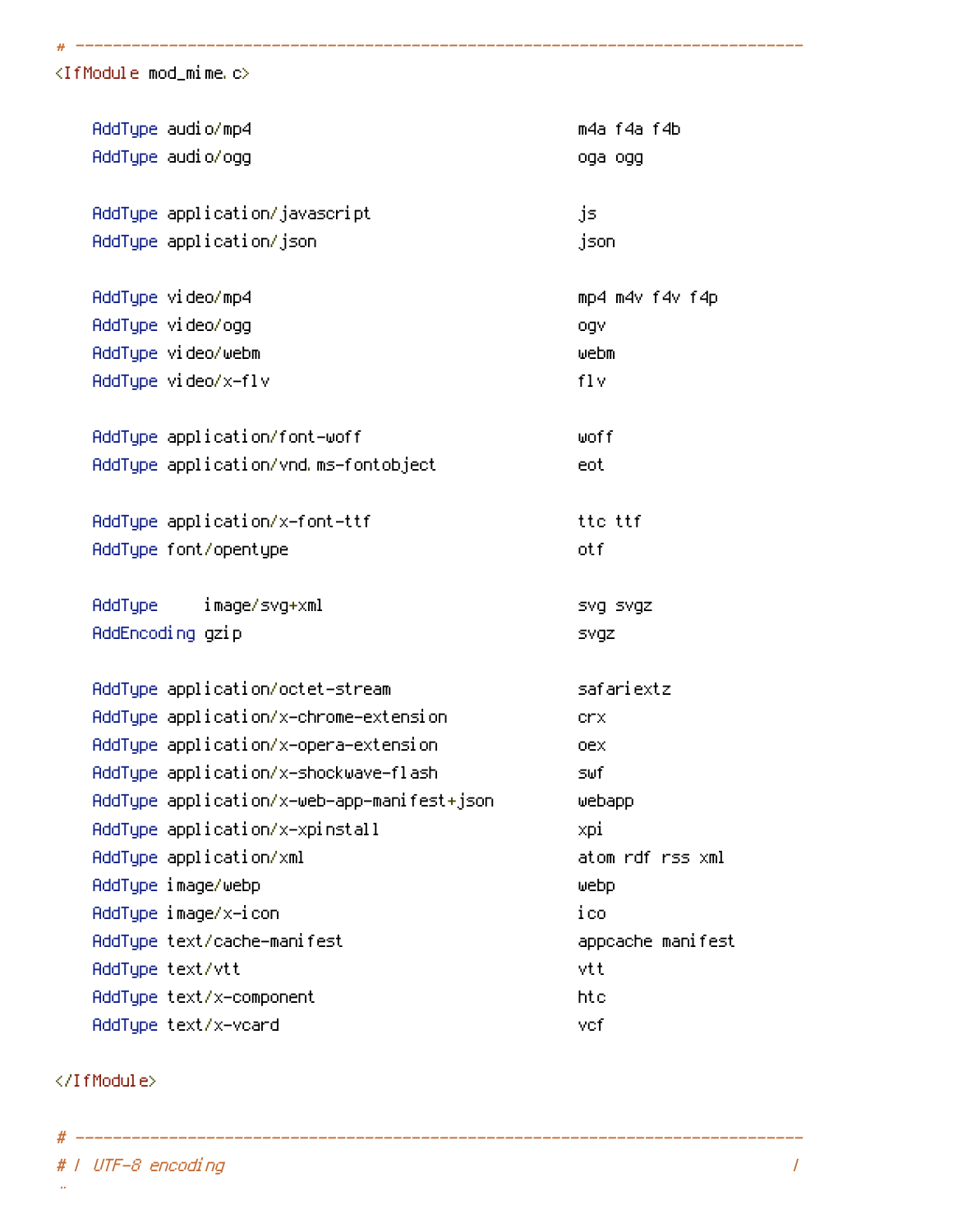```
AddDefaultCharset utf-8
<IfModule mod_mime.c>
    AddCharset utf-8 .atom .css .js .json .rss .vtt .webapp .xml
</IfModule>
```
# ------------------------------------------------------------------------------

# ------------------------------------------------------------------------------

# ------------------------------------------------------------------------------

```
# | Rewrite engine |
```
<IfModule mod\_rewrite.c>

# Enable URL rewriting RewriteEngine On

# Rules to set ApplicationContext based on hostname #RewriteCond %CHTTP\_HOST} ^dev\.example\.com\$ #RewriteRule .? - [E=TYPO3\_CONTEXT:Development] #RewriteCond %(HTTP\_HOST) ^staging\.example\.com\$ #RewriteRule .? - [E=TYPO3\_CONTEXT:Production/Staging] #RewriteCond %{HTTP\_HOST} ^www\.example\.com\$ #RewriteRule .? - [E=TYPO3\_CONTEXT: Production]

```
# Using mod_rewrite in .htaccess files without knowing the RewriteBase
    # http://www.zeilenwechsel.de/it/articles/8/Using-mod_rewrite-in-.htaccess-files-
without-knowing-the-RewriteBase.html
```
RewriteBase /

```
# Store the current location in an environment variable CWD
RewriteCond $0#%{REQUEST_URI} ([^#]*)#(.*)\1$
RewriteRule ^.*$ - [E=CWD:%2]
```

```
RewriteCond %{REQUEST_FILENAME} !-f
RewriteCond %{REQUEST_FILENAME} !-d
RewriteRule ^(.+)\.(\d+)\.(php|js|css|png|jpg|gif|gzip)$ $1.$3 [L]
RewriteRule ^fileadmin/(.*/)?_recycler_/ - [F]
RewriteRule ^fileadmin/templates/.*(\.txt|\.ts)$ - [F]
RewriteRule ^typo3conf/ext/[^/]+/Configuration/ - [F]
RewriteRule ^typo3conf/ext/[^/]+/Resources/Private/ - [F]
RewriteRule ^(typo3/|t3lib/|fileadmin/|typo3conf/|typo3temp/|uploads/|favicon\.ico) -
```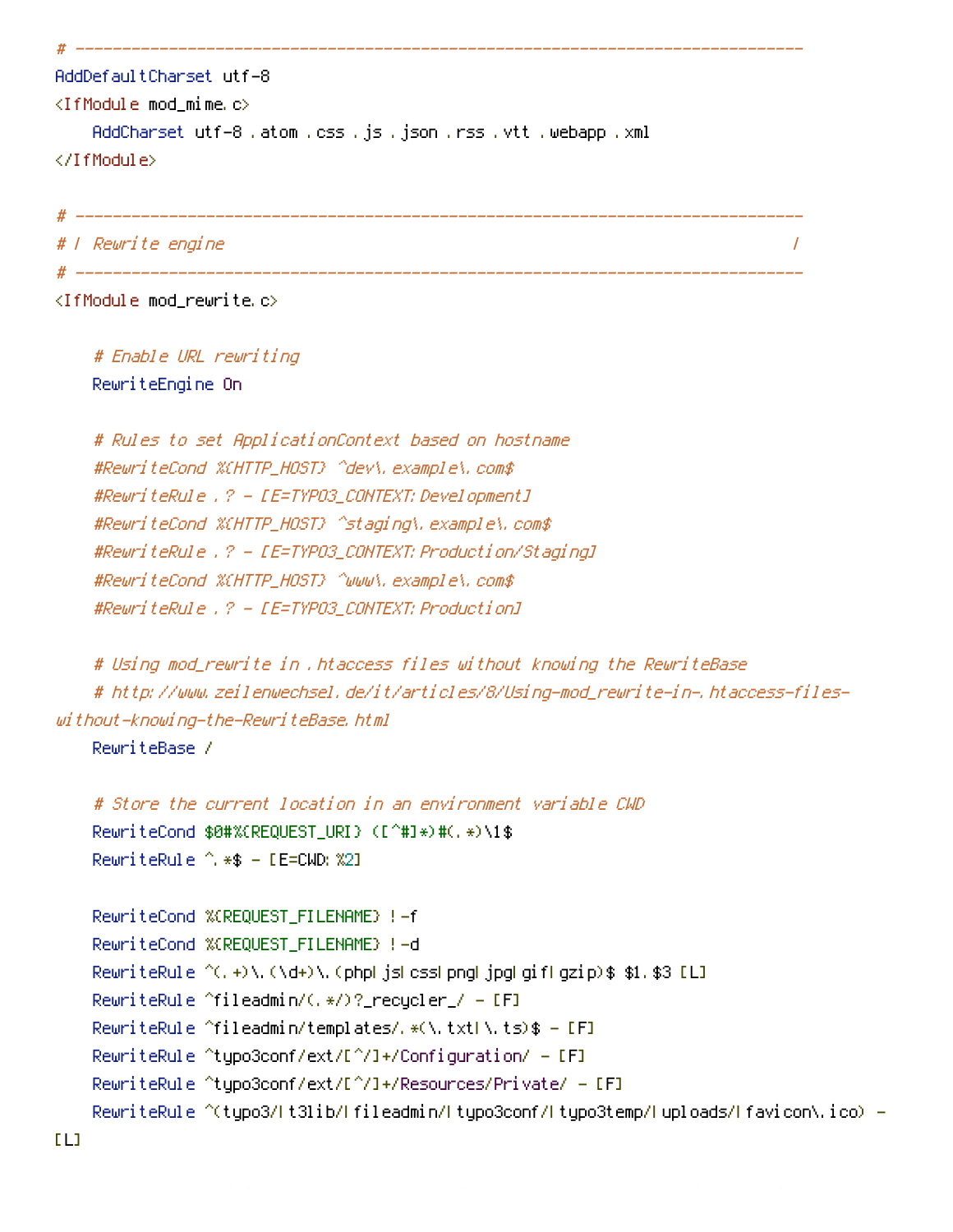```
# Just by prefixing the environment variable, we can safely rewrite anything now
RewriteCond %{REQUEST_FILENAME} !-f
RewriteCond %{REQUEST_FILENAME} !-d
RewriteCond %{REQUEST_FILENAME} !-l
RewriteRule ^.*$ %{ENV:CWD}index.php [QSA,L]
```
</IfModule>

```
# ------------------------------------------------------------------------------
# | Block access to directories without a default document. |
# ------------------------------------------------------------------------------
<IfModule mod_autoindex.c>
   Options -Indexes
</IfModule>
# ------------------------------------------------------------------------------
# | Block access to hidden files and directories. |
# ------------------------------------------------------------------------------
<IfModule mod_rewrite.c>
   RewriteCond %{SCRIPT_FILENAME} -d [OR]
   RewriteCond %{SCRIPT_FILENAME} -f
   RewriteRule "(^{\circ}|/)\." - [F]
</IfModule>
# ------------------------------------------------------------------------------
# | lock access to backup and source files. |
# ------------------------------------------------------------------------------
<FilesMatch "(^#.*#|\.(bak|.ts|config|dist|fla|inc|ini|log|psd|sh|sql|sw[op])|~)$">
   Order allow,deny
   Deny from all
   Satisfy All
</FilesMatch>
# ------------------------------------------------------------------------------
# | Compression |
# ------------------------------------------------------------------------------
\triangleleftIfModule mod deflate.c><IfModule mod_setenvif.c>
       <IfModule mod_headers.c>
           SetEnvIfNoCase ^(Accept-EncodXng|X-cept-Encoding|X{15}|~{15}|-{15})$
\hat{C}((gzip)deflate)\s*,?\s*)+)[X~-]{4,13}$ HAVE_Accept-Encoding
```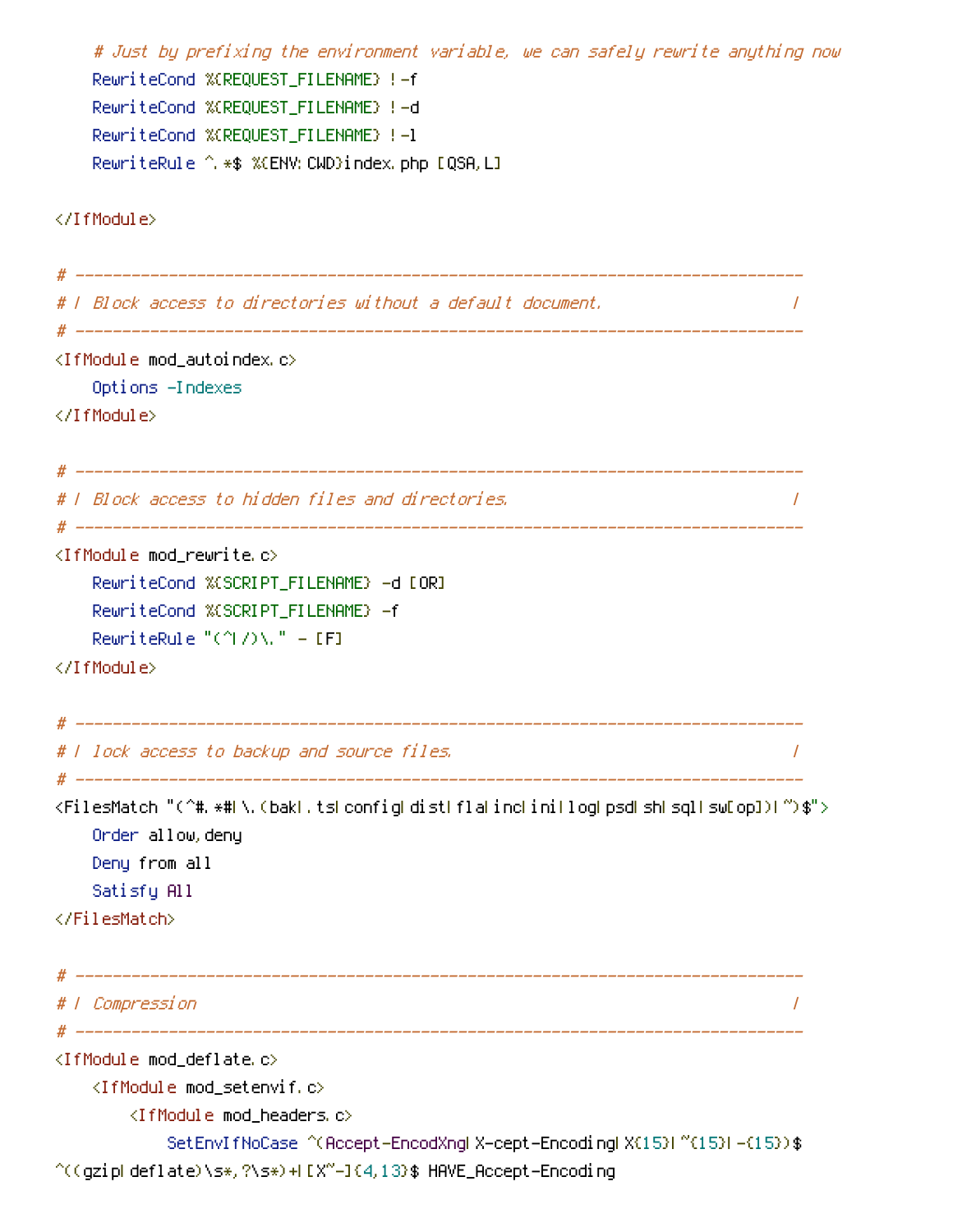```
RequestHeader append Accept-Encoding "gzip,deflate" env=HAVE_Accept-Encoding
       </IfModule>
   </IfModule>
   <IfModule mod_filter.c>
       AddOutputFilterByType DEFLATE application/atom+xml \
                                   application/javascript \
                                    application/json \
                                    application/rss+xml \
                                    application/vnd.ms-fontobject \
                                    application/x-font-ttf \
                                    application/x-web-app-manifest+json \
                                    application/xhtml+xml \
                                    application/xml \
                                    font/opentype \
                                   image/svg+xml \
                                   image/x-icon \
                                   text/css \
                                   text/html \
                                   text/plain \
                                   text/x-component \
                                   text/xml
   </IfModule>
</IfModule>
# ------------------------------------------------------------------------------
# | ETag removal |
# ------------------------------------------------------------------------------
<IfModule mod_headers.c>
   Header unset ETag
</IfModule>
FileETag None
# ------------------------------------------------------------------------------
# | Expires headers (for better cache control) |
# ------------------------------------------------------------------------------
<IfModule mod_expires.c>
```
ExpiresActive on ExpiresDefault "access plus 1 month"

ExpiresByType text/css "access plus 1 year"